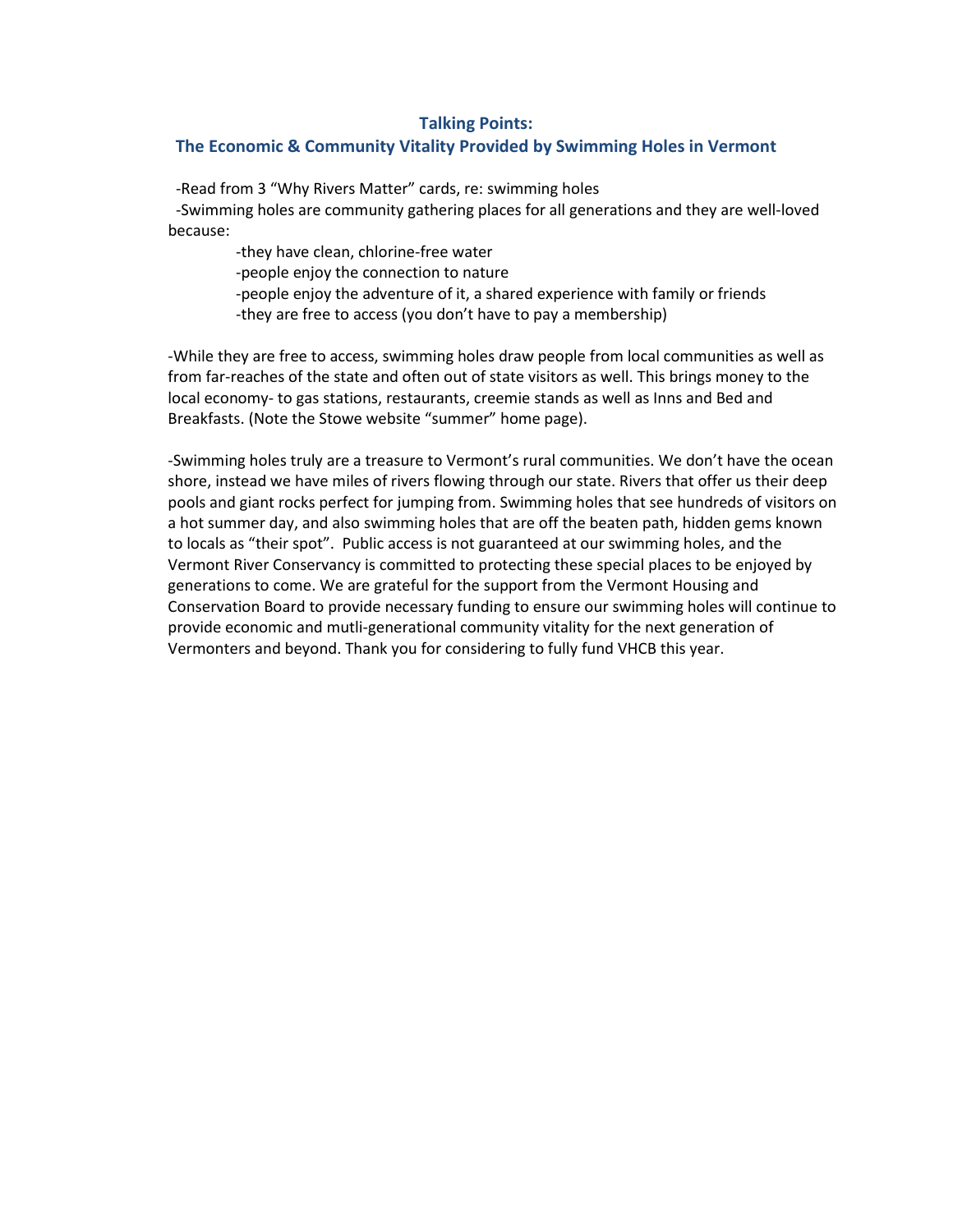Why do rivers matter to you? Please tell us below. Your story will join others as part of a statewide traveling display & social media event, and will help us protect the rivers you love! www.vermontriverconservancy.org

I CEARNED TO SWIM IN NOISY, CHLORINATED PUBLIC POOLS. THE FIRST TIME I SWAM IN A SPOT CALLED THREE RIVERS, I PICKED MY WAY OVER STONES & GUARDEDLY EYED THE CURRENT. IN I WENT & ... HOW ODDLY FRESH. SOON IWAS FLOATING IN GOLDEN GREEN LIGHT UNDER THE ARCH OF TREES. MUSIC FROM SONGBIRDS FLICKERS OF SILVER FISH. AND BEST OF ALL, THERE WERE MY KIDS SPLASHING AROUND A SLICK BOULDER, WILDLY ECSTATIC TO PLAY KING OF THE MOUNTAIN, IT'S ONE OF THOSE TIMES I KNEW I GRASPED HEAVEN ON EARTH, EVEN AS IT FLOWED THROUGH MY FINGERS  $\sim 1$ 

Photo credits: Jay Ericson (kids), John Lazenby (heron), Jamie Dolan (kayaker), John Fisher (Journey's End)



**Vermont River Conservancy** 29 Main Street, Suite 11 Montpelier, VT 05602